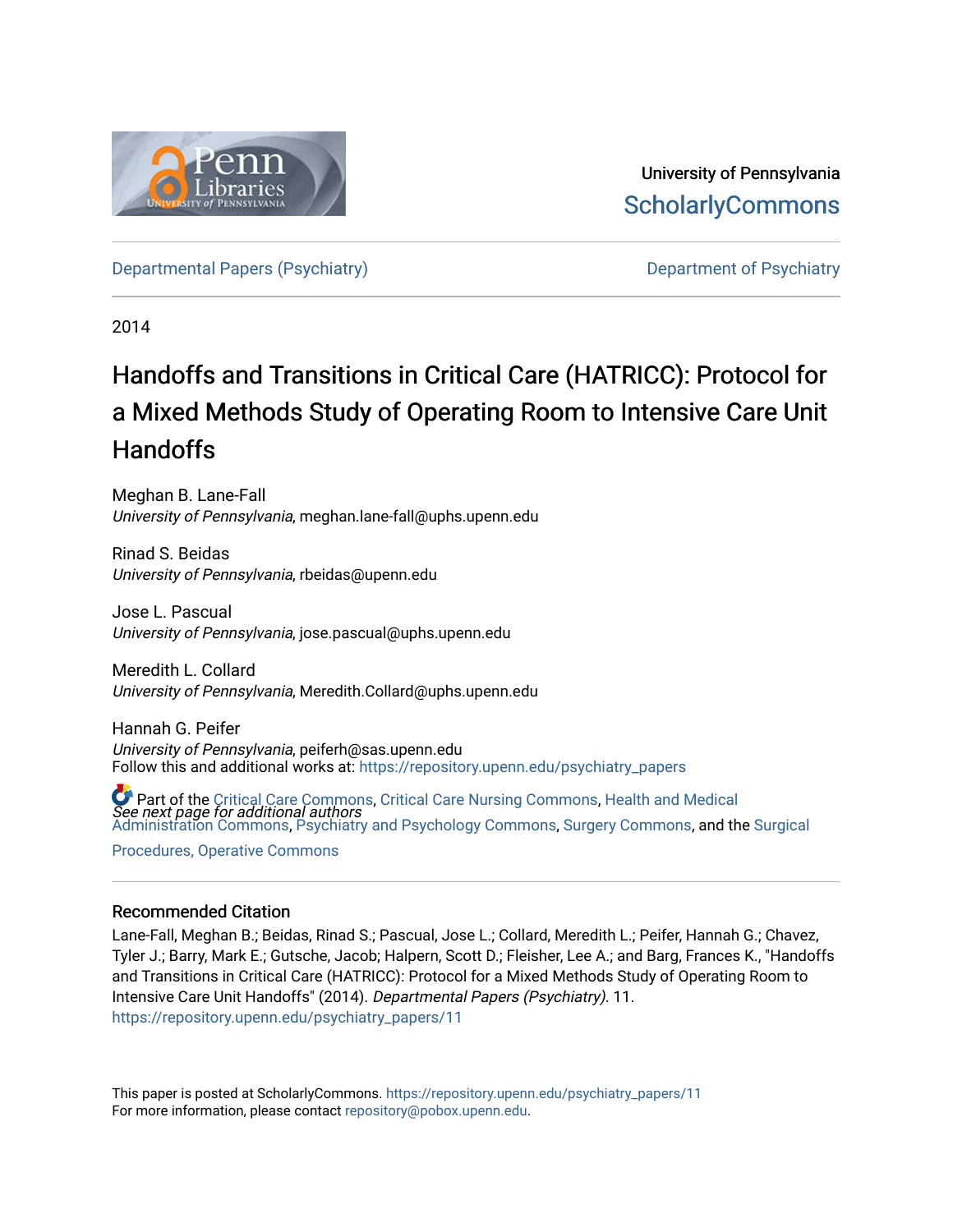# Handoffs and Transitions in Critical Care (HATRICC): Protocol for a Mixed Methods Study of Operating Room to Intensive Care Unit Handoffs

# **Abstract**

Background: Operating room to intensive care unit handoffs are high-risk events for critically ill patients. Studies in selected patient populations show that standardizing operating room to intensive care unit handoffs improves information exchange and decreases errors. To adapt these findings to mixed surgical populations, we propose to study the implementation of a standardized operating room to intensive care unit handoff process in two intensive care units currently without an existing standard process.

Methods/Design: The Handoffs and Transitions in Critical Care (HATRICC) study is a hybrid effectivenessimplementation trial of operating room to intensive care unit handoffs. We will use mixed methods to conduct a needs assessment of the current handoff process, adapt published handoff processes, and implement a new standardized handoff process in two academic intensive care units. Needs assessment: We will use non-participant observation to observe the current handoff process. Focus groups, interviews, and surveys of clinicians will elicit participants' impressions about the current process. Adaptation and implementation: We will adapt published standardized handoff processes using the needs assessment findings. We will use small group simulation to test the new process' feasibility. After simulation, we will incorporate the new handoff process into the clinical work of all providers in the study units. Evaluation: Using the same methods employed in the needs assessment phase, we will evaluate use of the new handoff process. Data analysis: The primary effectiveness outcome is the number of information omissions per handoff episode as compared to the pre-intervention period. Additional intervention outcomes include patient intensive care unit length of stay and intensive care unit mortality. The primary implementation outcome is acceptability of the new process. Additional implementation outcomes include feasibility, fidelity and sustainability.

Discussion: The HATRICC study will examine the effectiveness and implementation of a standardized operating room to intensive care unit handoff process. Findings from this study have the potential to improve healthcare communication and outcomes for critically ill patients.

Trial registration: ClinicalTrials.gov identifier: NCT02267174. Date of registration October 16, 2014.

# Keywords

implementation, quality improvement, patient safety, handoffs, intensive care unit, postoperative care, simulation

# **Disciplines**

Critical Care | Critical Care Nursing | Health and Medical Administration | Psychiatry and Psychology | Surgery | Surgical Procedures, Operative

# Author(s)

Meghan B. Lane-Fall, Rinad S. Beidas, Jose L. Pascual, Meredith L. Collard, Hannah G. Peifer, Tyler J. Chavez, Mark E. Barry, Jacob Gutsche, Scott D. Halpern, Lee A. Fleisher, and Frances K. Barg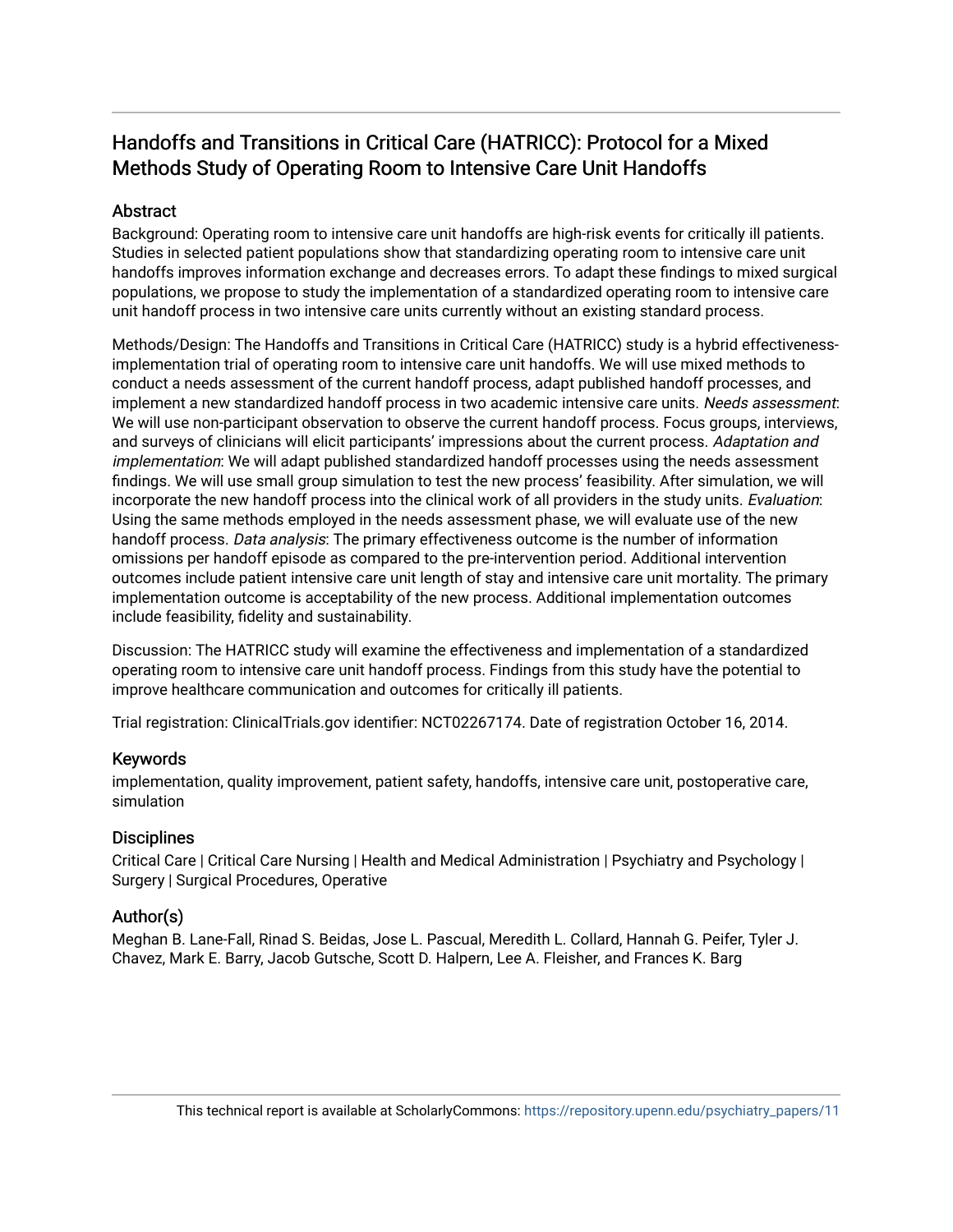# **STUDY PROTOCOL CONSUMING THE STUDY PROTOCOL**



# Handoffs and transitions in critical care (HATRICC): protocol for a mixed methods study of operating room to intensive care unit handoffs

Meghan B Lane-Fall<sup>1,2,3\*</sup>, Rinad S Beidas<sup>3,4</sup>, Jose L Pascual<sup>5,6</sup>, Meredith L Collard<sup>1</sup>, Hannah G Peifer<sup>7</sup>, Tyler J Chavez<sup>8</sup> , Mark E Barry<sup>2</sup>, Jacob T Gutsche<sup>1</sup>, Scott D Halpern<sup>3,9,10</sup>, Lee A Fleisher<sup>1,3,10</sup> and Frances K Barg<sup>11,12</sup>

# Abstract

**Background:** Operating room to intensive care unit handoffs are high-risk events for critically ill patients. Studies in selected patient populations show that standardizing operating room to intensive care unit handoffs improves information exchange and decreases errors. To adapt these findings to mixed surgical populations, we propose to study the implementation of a standardized operating room to intensive care unit handoff process in two intensive care units currently without an existing standard process.

Methods/Design: The Handoffs and Transitions in Critical Care (HATRICC) study is a hybrid effectiveness- implementation trial of operating room to intensive care unit handoffs. We will use mixed methods to conduct a needs assessment of the current handoff process, adapt published handoff processes, and implement a new standardized handoff process in two academic intensive care units. Needs assessment: We will use non-participant observation to observe the current handoff process. Focus groups, interviews, and surveys of clinicians will elicit participants' impressions about the current process. Adaptation and implementation: We will adapt published standardized handoff processes using the needs assessment findings. We will use small group simulation to test the new process' feasibility. After simulation, we will incorporate the new handoff process into the clinical work of all providers in the study units. Evaluation: Using the same methods employed in the needs assessment phase, we will evaluate use of the new handoff process. Data analysis: The primary effectiveness outcome is the number of information omissions per handoff episode as compared to the pre-intervention period. Additional intervention outcomes include patient intensive care unit length of stay and intensive care unit mortality. The primary implementation outcome is acceptability of the new process. Additional implementation outcomes include feasibility, fidelity and sustainability.

**Discussion:** The HATRICC study will examine the effectiveness and implementation of a standardized operating room to intensive care unit handoff process. Findings from this study have the potential to improve healthcare communication and outcomes for critically ill patients.

Trial registration: ClinicalTrials.gov identifier: [NCT02267174](http://www.clinicaltrials.gov/ct2/show/NCT02267174?term=NCT02267174&rank=1). Date of registration October 16, 2014.

Keywords: Implementation, Quality improvement, Patient safety, Handoffs, Intensive care unit, Postoperative care, Simulation

<sup>2</sup> Center for Healthcare Improvement and Patient Safety, Department of Medicine, Perelman School of Medicine, University of Pennsylvania, 1209 Blockley Hall, 423 Guardian Drive, Philadelphia, PA 19104, USA Full list of author information is available at the end of the article



© 2014 Lane-Fall et al.; licensee BioMed Central Ltd. This is an Open Access article distributed under the terms of the Creative Commons Attribution License [\(http://creativecommons.org/licenses/by/4.0\)](http://creativecommons.org/licenses/by/4.0), which permits unrestricted use, distribution, and reproduction in any medium, provided the original work is properly credited. The Creative Commons Public Domain Dedication waiver [\(http://creativecommons.org/publicdomain/zero/1.0/](http://creativecommons.org/publicdomain/zero/1.0/)) applies to the data made available in this article, unless otherwise stated.

<sup>\*</sup> Correspondence: [meghan.lane-fall@uphs.upenn.edu](mailto:meghan.lane-fall@uphs.upenn.edu) <sup>1</sup>

<sup>&</sup>lt;sup>1</sup>Department of Anesthesiology and Critical Care, Perelman School of

Medicine, University of Pennsylvania, 3400 Spruce Street, 680 Dulles Building, Philadelphia, PA 19104, USA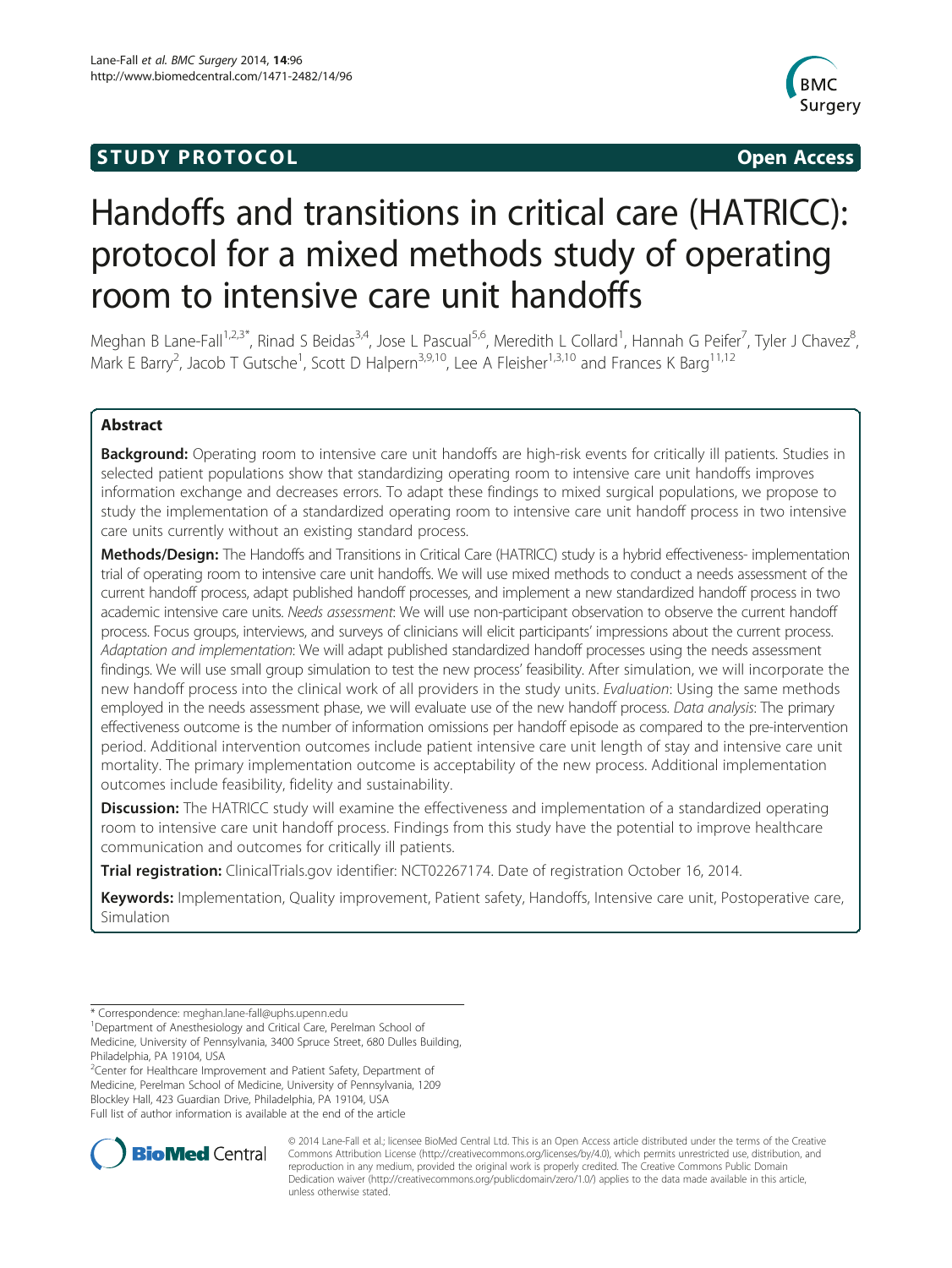# Background

Handoffs are transfers of patient care and accountability that are a well-recognized risk factor for adverse events in healthcare such as medication errors [\[1](#page-11-0)] and delays in diagnosis or treatment [\[2](#page-12-0)]. Handoffs are ubiquitous in medicine due to the specialization of care across providers, disciplines and care settings [\[3\]](#page-12-0). Despite mounting evidence that handoff standardization is beneficial [[4](#page-12-0)-[13](#page-12-0)], variability in handoff processes persists in all the areas associated with surgical and anesthetic practice [\[14](#page-12-0)]. Of particular concern is the handoff occurring for patients admitted from the operating room (OR) to the intensive care unit (ICU). This transfer is high risk because it involves physical movement of patients and multiple handoffs among providers of different disciplines (anesthetist to critical care clinician, surgeon to critical care clinician, operating room nurse to critical care nurse, et cetera) [\[15](#page-12-0)]. Also, the patients whose care is transferred are often incapacitated and thus unable to participate, making them vulnerable to error and preventable harm.

Published reports demonstrate improved information exchange [[5,7-12](#page-12-0)] and improved patient outcomes [\[4,9](#page-12-0)] when cardiac OR-to-ICU handoffs are standardized, especially in pediatric cardiac populations [[7-12](#page-12-0)]. Though the findings from this work are intriguing, it is unclear whether the approaches adopted in postoperative pediatric cardiac care apply to all patients requiring postoperative critical care. Heterogeneous patient groups have differing levels of acuity and different nursing needs. Additionally, a larger number of potential procedures and providers may complicate the adoption of and adherence to a standard process. The proposed project aims to adapt previously published approaches to handoff standardization and to implement a handoff process that will be applicable to the care of patients undergoing cardiac, general surgical, orthopedic, transplant, trauma, and vascular surgical procedures.

The Handoffs and Transitions in Critical Care (HATRICC) study will employ a mixed methods hybrid effectiveness-implementation design [[16\]](#page-12-0) to study both the implementation and effectiveness of a standard OR-to-ICU handoff process in a mixed surgical population. As Curran et al. discussed in their work describing hybrid study models, this study design has the potential to speed the adoption of evidence based practice by providing information on the effectiveness of interventions in real world settings while simultaneously collecting information about implementation strategies [\[16](#page-12-0)]. There is sufficient evidence to support a trial of handoff standardization in our study population, but we do not know whether standardization will be effective for a mixed surgical population. The procedures needed to effectively implement a standard postoperative handoff process are similarly unclear.

#### Project aims and hypotheses

There are multiple surgical settings with demonstrated inadequate handoff practices: intraoperative handoffs between anesthesia providers, [[17,18\]](#page-12-0) handoffs in the post-anesthesia care unit, [[19\]](#page-12-0) handoffs from the ICU to the OR, [[20\]](#page-12-0) and those from the OR to the ICU [[5,7-12](#page-12-0)]. We chose to study OR-to-ICU handoffs because the evidence base supporting handoff standardization is more established for these handoffs than for the others mentioned. The HATRICC study has three aims:

- 1) Perform a needs assessment of the OR-to-ICU handoff process in two ICUs that serve mixed surgical populations.
- 2) Adapt and implement a standardized OR-to-ICU handoff process.
- 3) Evaluate the implementation and effectiveness of a standardized OR-to-ICU handoff process.

The project will test both intervention effectiveness and implementation hypotheses:

Intervention effectiveness hypothesis: After implementing a standard handoff process, the number of information omissions per handoff will decrease by 50%. Implementation hypothesis: Clinician acceptance of a new standardized OR-to-ICU handoff process will be high, as assessed qualitatively.

HATRICC is based on a conceptual model that relates teamwork and communication to patient outcomes (Figure [1\)](#page-4-0). In addition to addressing the three aims above, we will use study measures to test whether the relationships in this model are consistent with our observations of actual clinical practice.

### Methods/Design

HATRICC is a Type 1 hybrid effectiveness-implementation trial [[16](#page-12-0)] designed to test the effectiveness of a standardized OR-to-ICU handoff process while collecting data about the implementation of this process [[16\]](#page-12-0). The project is structured as a parallel mixed methods study with simultaneous collection of qualitative and quantitative data (QUAL + QUAN) during the needs assessment phase (Aim 1). We will use the findings from the needs assessment phase to adapt published handoff processes and test the proposed standard handoff process (Aim 2). We will then implement the standardized handoff, simultaneously collecting both qualitative and quantitative data (equally weighted) to evaluate the effectiveness of the intervention and gather information about the implementation strategy and of the intervention itself (Aim 3). The study draws on the Consolidated Framework for Implementation Research (CFIR), [[21](#page-12-0)] which describes 5 domains to guide implementation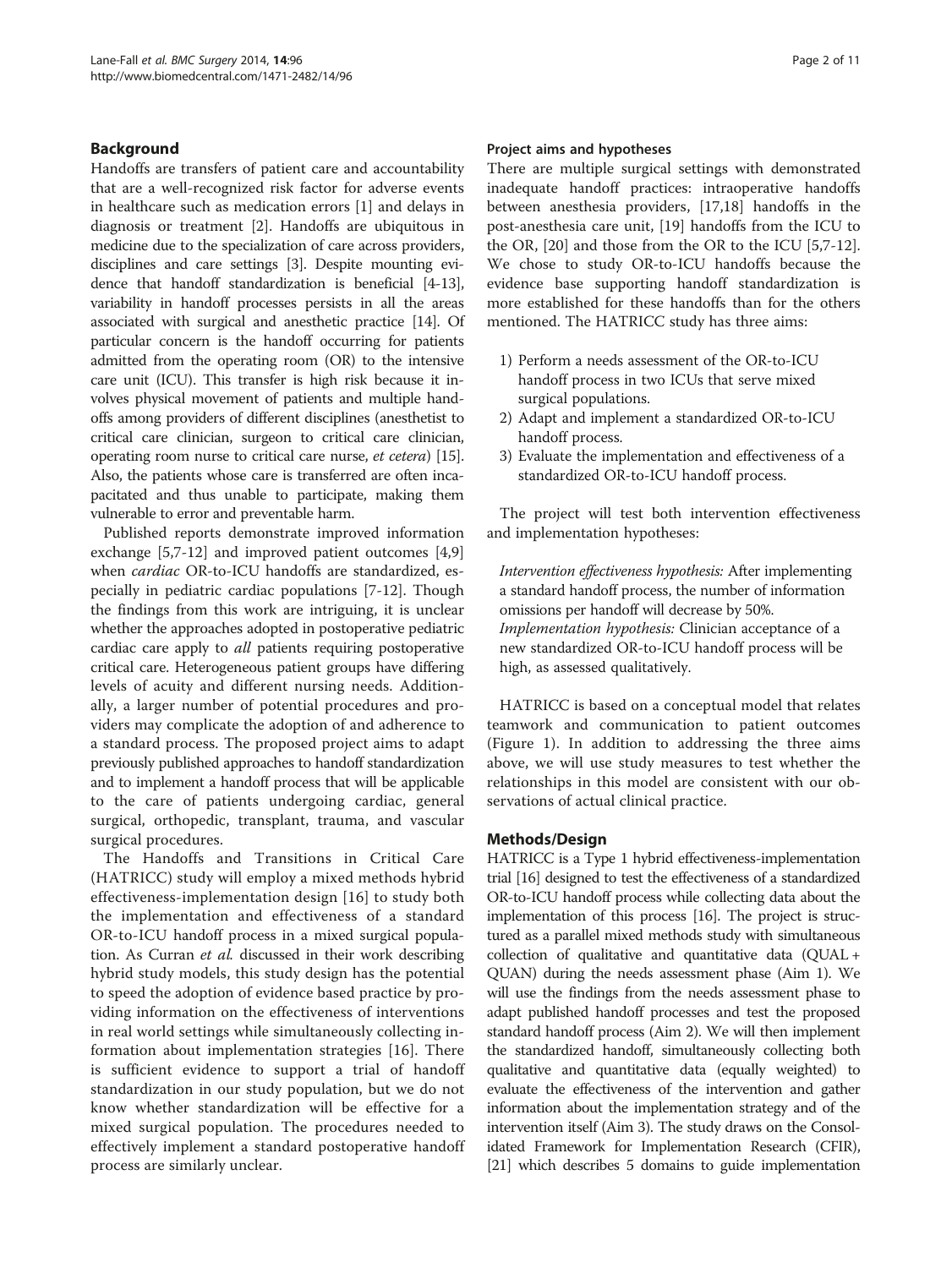

<span id="page-4-0"></span>

research: (1) intervention characteristics, (2) outer setting (economic, political and social context), (3) inner setting (structural, political, cultural context of organizations), (4) individuals involved, and (5) implementation process. Most of these CFIR constructs do not have validated objective measures and thus will be explored using a grounded theory [\[22\]](#page-12-0) approach.

The methods that we will use to achieve the study aims are detailed below, with CFIR constructs indicated in italic typeface.

AIM #1: Needs assessment of the current handoff process

The OR-to-ICU handoff process involves the physical transfer of patients from the operating room to the intensive care unit as well as the transfer of patient care responsibilities. In both study hospitals, the patient is transported by an anesthetist (physician or certified registered nurse anesthetist) and a member of the surgical team (physician or physician assistant). Patients have real-time physiologic monitoring during this transfer, with heart rate and blood pressure data continuously available to the transporting clinicians who may administer medications or perform other interventions (e.g. cardiopulmonary resuscitation) as needed for life support. On arrival to the intensive care unit, physiologic monitors are transferred to the in-room monitors, patient stability is ensured, and a conversation ensues between the transmitting providers (anesthetist, surgeon) and the receiving providers (physician, nurse practitioner, registered nurse). Although handoff communication commonly takes place at the patient's bedside, there may be additional asynchronous communication about the patient between the ICU team and members of the surgical team who are not physically present for the handoff. There are no explicit guidelines or expectations about the way that handoff communication should be conducted, but all providers involved in the patient's physical transfer are expected to engage in the handoff in some way.

### AIM 1 procedures

Over the course of 8–12 weeks, we will evaluate OR-to-ICU handoffs as they currently take place in two surgical

intensive care units (inner setting) in Philadelphia, Pennsylvania (outer setting). Although these ICUs are part of the same health system, they serve different surgical populations and are staffed by different types of providers (individuals involved; Table [1](#page-5-0)). Patients receiving care in the two study units live throughout the Delaware Valley and represent a diverse payor mix (Medicaid, Medicare, private payors) as well as indigent patients receiving uncompensated care (outer setting).

The needs assessment has four components:

- (1)Observation of OR-to-ICU handoffs: On notification of patient arrival to the ICU, trained research staff will directly observe the OR-to-ICU handoff by audio recording the handoff and taking detailed field notes about their observations. Research staff will complete a checklist (Additional file [1](#page-11-0)) capturing elements of handoff content, team performance [\[10\]](#page-12-0) and handoff quality [[23](#page-12-0)]. Immediately after each handoff, audio recordings will be reviewed to ensure accuracy of checklist completion<sup>a</sup>. Then, the observers will answer open-ended prompts (Additional file [2](#page-11-0)) about the handoff to guide recording of their impressions. A subset of the handoffs will be observed by two staff members, allowing for calculation of inter-rater reliability of checklist completion. In Study Unit 1, handoffs are sometimes video recorded as part of an ongoing performance improvement project. If these recordings exist, research staff will review them to facilitate interrater calibration and to determine whether they provide additional information about the handoff process. To capture elements of handoff communication not occurring at/near the patient bedside, we will query ICU providers about other sources of patient information, such as telephone conversations and the electronic medical record. This query will be delivered as a self-administered questionnaire completed after the in-person handoff.
- (2)Focused chart reviews: We will abstract the pre-, intra-, and postoperative records of each patient whose handoff is observed to enable the research team to determine the accuracy of handoff information transfer with respect to five specific content areas: past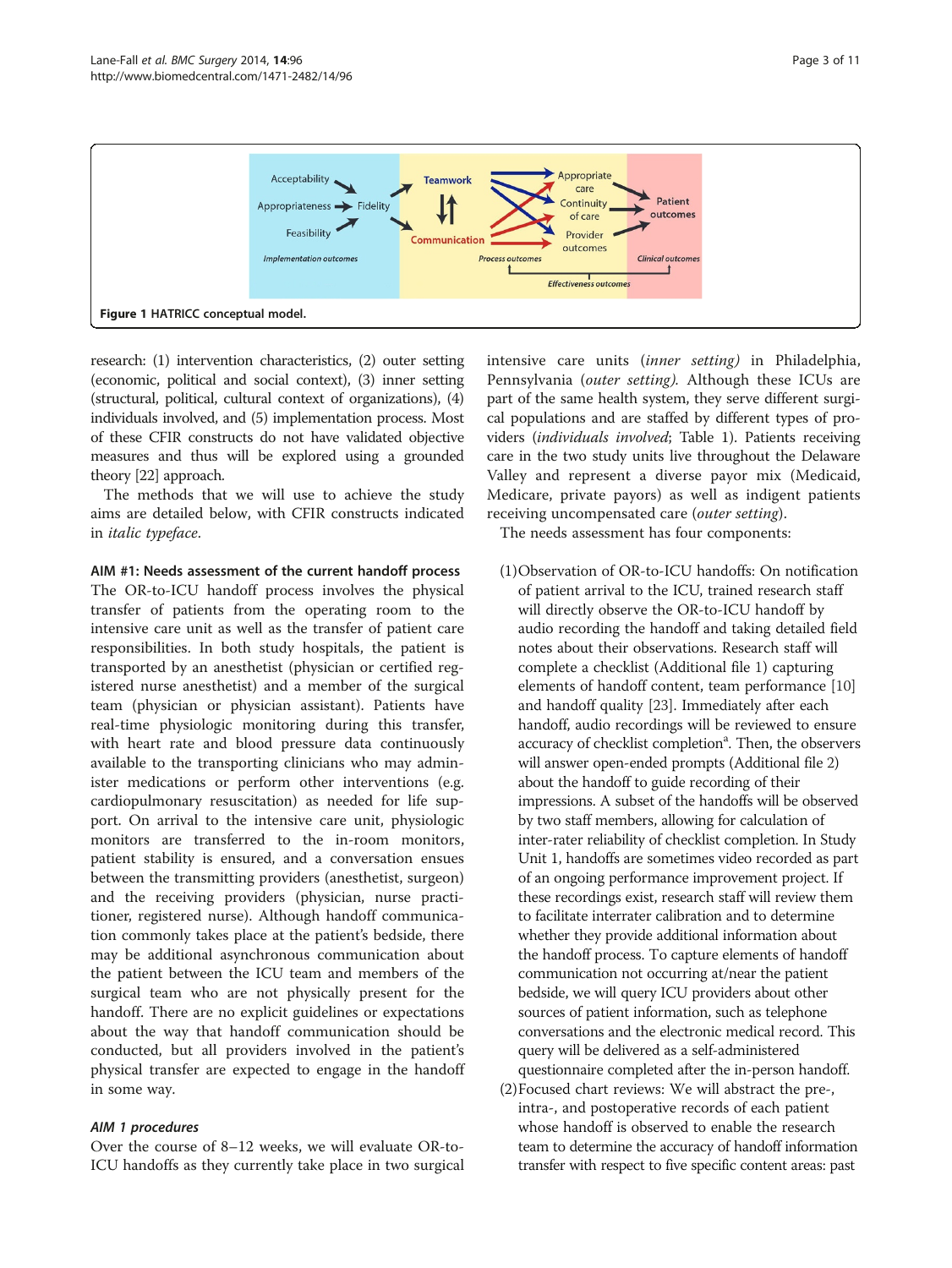#### <span id="page-5-0"></span>Table 1 Study ICU characteristics

|                                     | Study unit                                                                                               |                                                                                            |  |
|-------------------------------------|----------------------------------------------------------------------------------------------------------|--------------------------------------------------------------------------------------------|--|
| Characteristic                      | Study unit 1                                                                                             | Study unit 2                                                                               |  |
| Surgical specialties<br>represented | General, oncologic, orthopedic, otorhinolaryngologic, plastic, transplant,<br>trauma, urologic, vascular | Cardiac, general, orthopedic, vascular                                                     |  |
| Beds                                | 24                                                                                                       | 16                                                                                         |  |
| ICU model                           | Semi-closed*                                                                                             |                                                                                            |  |
| Clinicians                          | • Registered nurses                                                                                      | • Registered nurses                                                                        |  |
|                                     | • Attending physicians: ICU, surgery                                                                     | • Attending physicians: ICU, surgery                                                       |  |
|                                     | • Fellows: ICU, surgery                                                                                  | • Fellows: cardiac surgery                                                                 |  |
|                                     | • Residents: anesthesia, ICU, surgery                                                                    | · Residents: anesthesia, ICU, surgery                                                      |  |
|                                     | • Advanced practitioners: nurse practitioner                                                             | • Advanced practitioners: physician assistants,<br>certified registered nurse anesthetists |  |
| Patient demographics                | 50% white, 49% black, 1% Asian, 9% other                                                                 |                                                                                            |  |

\*"Semi-closed" indicates that each patient in the study units has two care provider teams – one surgical team and one intensive care unit team. Other models include "open" units where patients have just a surgical care provider team and "closed" units where patients have just an ICU provider team.

medical history, allergies, airway management, medication infusions, and intraoperative fluid balance. We chose these content areas because, to our knowledge, they are present on all published OR-to- ICU handoff checklists.

- (3)Event report reviews: With permission from hospital administration, the voluntary event reports of each ICU will be reviewed on a weekly basis to determine whether any reported adverse events were attributed to handoffs. Basic characteristics of any such events will be recorded as research data.
- (4)Focus groups, interviews, surveys: We will take several approaches to elicit the thoughts and impressions of clinicians involved in the handoff process (individuals involved; Table [2](#page-6-0)). Focus groups: Ten to twelve focus groups will be held in total; these will be evenly split between the needs assessment and evaluation phases. In study unit 1 (Table 1), we will hold separate focus groups of nurses and residents. In study unit 2, we will hold separate focus groups of nurses, residents, and certified registered nurse anesthetists. These focus groups will be led by a trained moderator from the Mixed Methods Research Laboratory at the University of Pennsylvania. The purpose of the focus groups is to elicit perceptions about the current handoff process and impressions about standardized handoffs while another member of the research team takes field notes. The focus groups will be audio recorded and professionally transcribed. Interviews: Nurse practitioners and physician assistants in the study ICUs will be individually interviewed because there are relatively few of them and assembling them into one focus group would be logistically challenging. The interviews will be

conducted by a single investigator (MBL-F), who will elicit perceptions about the current handoff process and impressions about standardized handoffs. Surveys: There are more than 700 clinicians (Table [2](#page-6-0)) who participate in the OR-to-ICU handoff process. Given that we will be unable to observe most of these clinicians, we designed a survey to ask providers about their current experience with and attitudes about OR-to-ICU handoffs (Additional file [3\)](#page-11-0). All clinicians who participate in OR-to-ICU handoffs will be invited to take this electronic, self-administered questionnaire. Survey data will be collected and managed using REDCap electronic data capture tools [[24](#page-12-0)] hosted at the University of Pennsylvania.

## AIM 1 measures

Aim 1 will address the question "How do OR-to-ICU handoffs occur in settings without a standardized process?" As we collect data to answer this question, we will also collect information to enable development of a standard handoff process. Given the hybrid nature of the study, we will measure concepts related to both effectiveness and implementation (Table [3](#page-7-0)). These are not true "outcomes" because they are collected at baseline, but they will enable us to detect changes occurring in the intervention phase:

Effectiveness outcome 1: Number of information omissions. Published studies demonstrate that important patient information is frequently omitted from OR-to-ICU handoff communication when these handoffs are not standardized [\[8,12](#page-12-0)]. Using a data capture tool developed for this project (Additional file [1](#page-11-0)), we will determine how many data elements are absent from each handoff.

Effectiveness outcome 2: Handoff accuracy. To our knowledge, no studies to date have reported whether the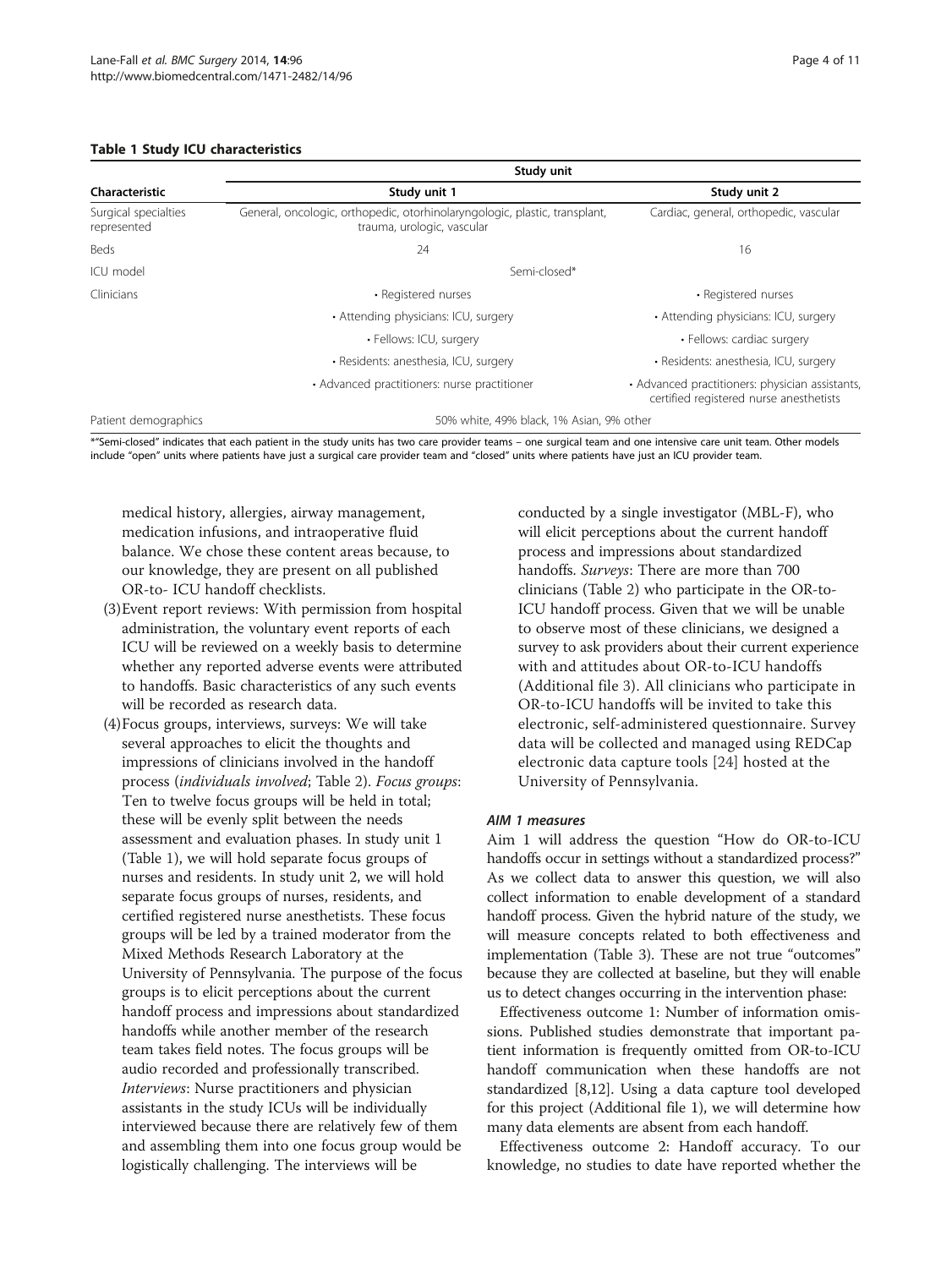| Page 5 of 11 |  |  |
|--------------|--|--|
|              |  |  |

<span id="page-6-0"></span>

| Study component             | Recruitable population*              | Target sample size                                |
|-----------------------------|--------------------------------------|---------------------------------------------------|
| Observation (first round)   | 440 patients                         | 40-60 patients                                    |
|                             | 366 clinicians                       | 40-60 handoffs: each consisting of 4-6 clinicians |
| Surveys (first round)       | 460 clinicians:                      | 460 clinicians                                    |
|                             | 100 OR nurses                        |                                                   |
|                             | 100 attending physicians and fellows |                                                   |
|                             | 130 ICU nurses                       |                                                   |
|                             | 120 residents and CRNAs              |                                                   |
|                             | 12 NPs/PAs                           |                                                   |
| Interviews (first round)    | 12 NPs/PAs                           | 12 NPs/PAs                                        |
| Focus groups (first round)  | 130 ICU nurses                       | 3 focus groups of 5-8 participants                |
|                             |                                      | (total 15 to 24 ICU nurses)                       |
|                             | 120 resident physicians and CRNAs    | 3 focus groups of 5-8 participants                |
|                             |                                      | (total 15 to 24 residents/CRNAs)                  |
| <b>Simulations</b>          | 12 NPs/PAs                           | 4 NPs/PAs (1 per simulation)                      |
|                             | 120 residents                        | 8 residents (2 per simulation)                    |
|                             | 130 ICU nurses                       | 8 nurses (2 per simulation)                       |
| Observation (second round)  | 440 patients                         | 40-60 patients                                    |
|                             | 366 clinicians                       | 40-60 handoffs consisting of 4-6 clinicians each  |
| Surveys (second round)      | 460 clinicians:                      | 460 clinicians                                    |
|                             | 100 OR nurses                        |                                                   |
|                             | 100 attending physicians and fellows |                                                   |
|                             | 130 ICU nurses                       |                                                   |
|                             | 120 residents and CRNAs              |                                                   |
|                             | 12 NPs/PAs                           |                                                   |
| Interviews (second round)   | 12 NPs/PAs                           | 12 NPs/PAs                                        |
| Focus groups (second round) | 130 ICU nurses                       | 2 focus groups of 5-8 participants                |
|                             |                                      | (total 10 to 16 ICU nurses)                       |
|                             | 120 resident physicians and CRNAs    | 2 focus groups of 5-8 participants                |
|                             |                                      | (total 10 to 16 residents/CRNAs)                  |

Abbreviations: CRNA certified registered nurse anesthetist, ICU intensive care unit, NP nurse practitioner, OR operating room, PA physician assistant. \*Numbers given are estimates, as patient volume and clinician staff numbers are expected to vary over the course of the study.

information reported during OR-to-ICU handoff is actually true. As such, there are no validated measures of handoff accuracy. To attempt to determine whether OR-to-ICU handoffs are accurate, we will compare observed handoff content (for the five elements described above) to the patient's medical record to calculate accuracy. Accuracy will be defined as the number of content areas correctly relayed during handoff divided by the number of content areas for which medical record data is available.

Additional effectiveness outcomes: We will collect data about patient outcomes, including ICU and hospital mortality as well as ICU and hospital length of stay. We will collect data about resource utilization in the first 24 hours of ICU admission (e.g. diagnostic test utilization, medications). We will also measure process outcomes such as number of team members present, handoff duration, quality of teamwork (coded on a 3-point scale), and professionalism (coded on a 3-point scale).

Implementation outcome 1: Acceptability, defined as "the perception among implementation stakeholders that a given treatment, service, practice, or innovation is agreeable, palatable, or satisfactory" [\[25](#page-12-0)]. We know of no validated measures of acceptability in critical care or perioperative settings. Investigators in mental health have used semi-structured interviews and questionnaires to assess acceptability [[25](#page-12-0)]. For our study, we will analyze survey data and interview/focus group transcripts to qualitatively characterize acceptability of the current handoff practice and that of a proposed standardized process.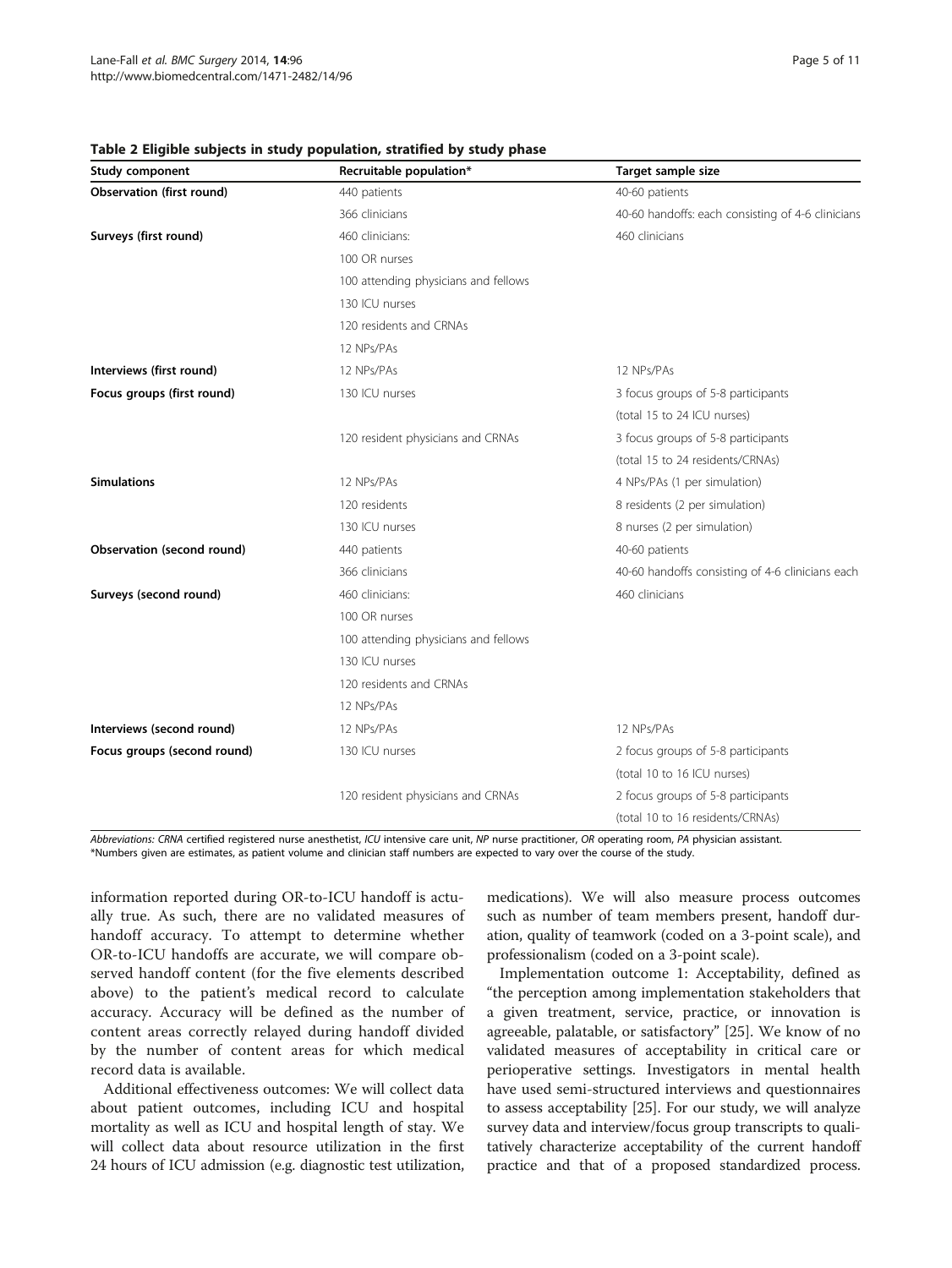## <span id="page-7-0"></span>Table 3 Study outcomes stratified by measure type (implementation vs. intervention) and data type (qualitative vs. quantitative)

|           |                                  | Measure type               |                                            |
|-----------|----------------------------------|----------------------------|--------------------------------------------|
|           |                                  | Implementation             | Intervention                               |
| Data type | <i><u><b>Ouglitative</b></u></i> | Acceptability<br>(primary) | Handoff quality                            |
|           |                                  | Appropriateness            |                                            |
|           |                                  | Fidelity                   |                                            |
|           |                                  | Sustainability             |                                            |
|           | Ouantitative                     | Acceptability*             | Information omissions,<br>number (primary) |
|           |                                  |                            | Handoff accuracy                           |
|           |                                  |                            | Handoff duration                           |
|           |                                  |                            | Team members present,<br>number            |
|           |                                  |                            | Teamwork quality**                         |
|           |                                  | Fidelity                   | Professionalism                            |
|           |                                  |                            | Diagnostic test utilization                |
|           |                                  |                            | Medication orders                          |
|           |                                  |                            | Patient ICU length of stay                 |
|           |                                  |                            | Patient ICU mortality                      |
|           |                                  |                            | Patient hospital mortality                 |

\*Assessed with 5-point Likert scale.

\*\*Assessed with 3-point scale.

Drawing on CFIR, we will explore how the inner setting of each ICU and the individuals involved impact acceptability of a standardized handoff process as well as the other implementation constructs described below.

Additional implementation outcomes: Appropriateness, defined as the "perceived fit, relevance, or compatibility" of a standardized handoff process, and feasibility, defined as the extent to which a standardized handoff process can be carried out [[25\]](#page-12-0). As with "acceptability", we will qualitatively characterize these implementation outcomes.

# AIM #2: Implementation of a standardized OR-to-ICU handoff process

The published literature contains both tools (i.e. checklists, forms) [\[5,7](#page-12-0)-[9,11,12\]](#page-12-0) and protocols (i.e. pathways, care algorithms) [\[7](#page-12-0)-[10,26](#page-12-0)] used in standardized OR-to-ICU handoffs. There are common elements of both the tools and the protocols (Figure [2](#page-8-0)).

### AIM 2 procedures

On the basis of the needs assessment (Aim  $#1$ ), and in conjunction with ICU clinical leadership (i.e. nurse managers, medical directors), the research team will adapt published protocols to develop a standard process incorporating the informational needs and clinical priorities

of the clinicians who will employ it. This implementation process will include the development of a customized tool or checklist to facilitate information transfer. We will take care to account for the clinical priorities of disparate surgical populations, developing a tool that balances the amount of information provided (enough to facilitate care and anticipate patient needs) with the length of the instrument (not so long as to be burdensome).

Once we have developed a standardized process, we will conduct in situ (i.e. in the hospital) simulations of this process to determine whether the process, as planned, is a reasonable replacement for the current OR-to-ICU workflow. Trained staff from the Penn Medicine Simulation Center will facilitate simulation sessions to elicit feedback from participants for the candidate standardized process. Realistic manikins will be programmed to exhibit vital signs and will be connected to transport monitors so that we can closely mimic the transport process of a critically ill patient. The manikins will be transported to the ICU by clinicians from anesthesia and surgery. This mock OR team will then carry out the new handoff process with a mock ICU team consisting of an ICU registered nurse and a nurse practitioner or resident physician. During the simulated handoff, trained observers will score the interaction using the tool employed in Aim 1. After simulating the standardized process, a debriefing session will be held to elicit feedback about the process. Simulations will be video recorded and debriefing sessions will be audio recorded; we will analyze these recordings to find themes relating to intervention feasibility and provider acceptance of the proposed handoff intervention.

The full-scale implementation process will employ 4 of 6 published implementation strategy categories described by Powell et al. [\[27\]](#page-12-0) (implementation process)<sup>b</sup>. The first 3 strategies are part of Aim 2, and are described here.

Implementation Strategy 1 - Planning: The needs assessment (Aim 1) described earlier is the first part of the planning process. Once we analyze data from the needs assessment, we will share our findings with physician and nurse leaders in each ICU ("champions"). We will work with these champions to create a new handoff process that incorporates elements from published studies (Figure [2\)](#page-8-0) as well as important themes emerging from the needs assessment (Aim 2). We will also work with ICU champions to troubleshoot problems with implementation. Anticipated problems with implementation include the following: tool availability and ease of use, patient physiologic instability distracting from the process, clinician familiarity with the tool and the process, and clinician reluctance to adopt a new process. The research team will take detailed field notes during planning sessions with local champions.

Implementation Strategy 2 - Education: We will hold meetings of nursing and physician staff to share the results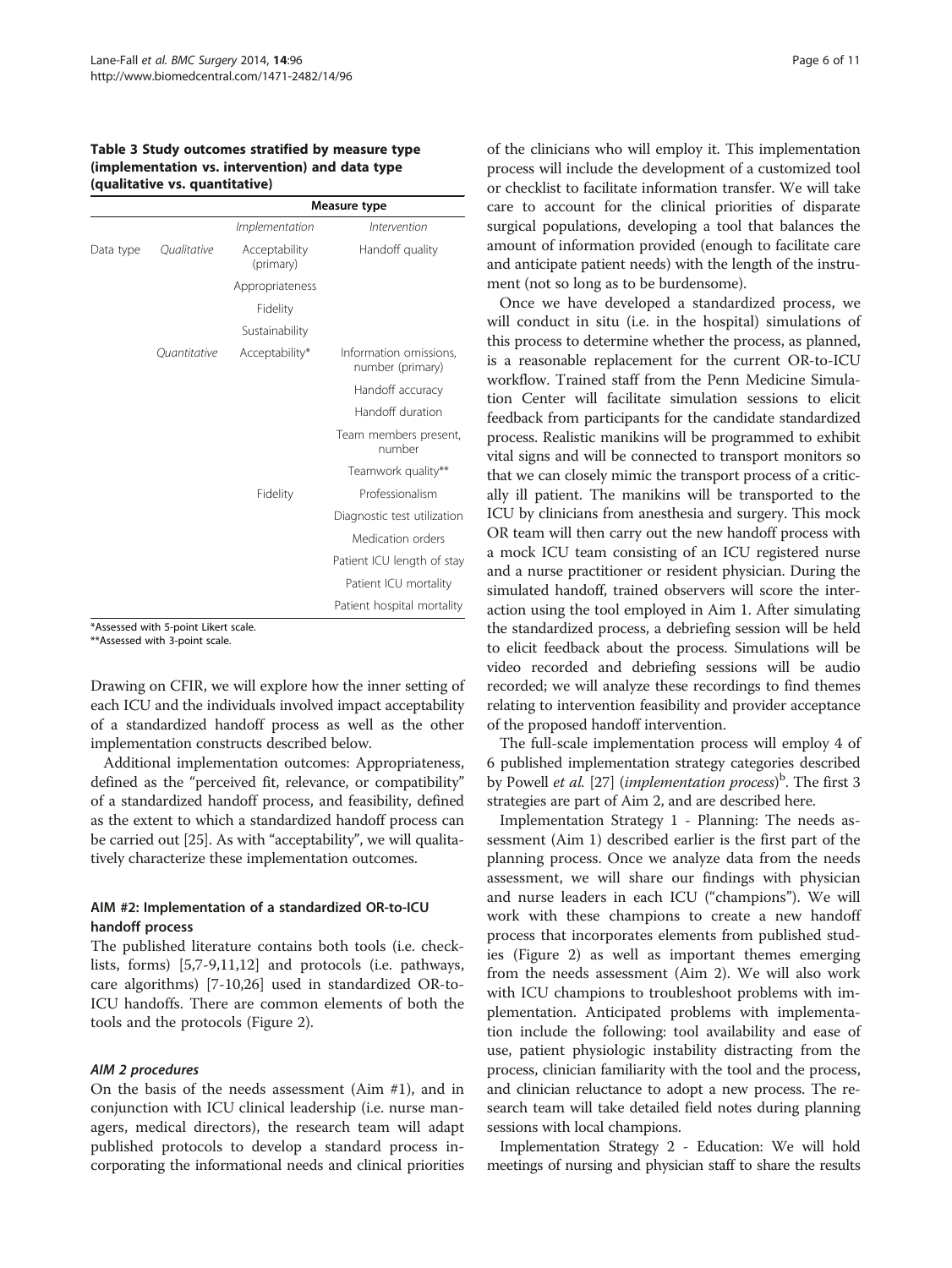<span id="page-8-0"></span>

of the needs assessment and process development and to share the plan for implementation. Clinicians' concerns will be addressed during these meetings and recorded with field notes taken by the research team. The handoff process will be adapted to account for these concerns. The research team will develop a glossary of terms related to the handoff process that will serve as an enduring reference, and the research team will be available in- person, by telephone, and via electronic mail during the study period for consultation as needed. We have created a study website ([http://www.](http://www.pennhatricc.com) [pennhatricc.com](http://www.pennhatricc.com)) that will serve as an additional educational resource for clinical staff and anyone with questions related to the study.

Implementation Strategy 3 - Restructuring: We will facilitate relay of clinical data from the OR team to the ICU team by making the handoff tool part of the patient's bedside (nursing) chart. In this way, written information will be available to supplement and reinforce the verbal information transmitted during the handoff process. We will work with our local champions to facilitate this restructuring.

# AIM 2 measures

Given that Aim 2 precedes use of a standard handoff process, we will assess only implementation outcomes for this phase of the study.

Implementation outcome 1: Acceptability of a standard handoff process. Once findings from the needs assessment are shared with providers and clinical leadership, perceptions of our proposed intervention may change. We will assess acceptability as described above, using simulation

debriefing transcripts and field notes from interactions with clinical champions.

Additional implementation outcomes: Appropriateness and feasibility, assessed qualitatively as described above.

## AIM #3: Evaluate the implementation and effectiveness of a standardized OR- to-ICU handoff process AIM 3 procedures

As mentioned above, the full-scale implementation process employs 4 of 6 implementation strategy categories de-scribed by Powell et al. [\[27\]](#page-12-0) (implementation process). Aim 3 incorporates the fourth implementation strategy.

Implementation Strategy 4 – Quality Management: After implementation, the research team will evaluate the new handoff process using the methodology employed in the needs assessment phase. We will repeat the data collection procedures described for Aim 1 - observations, chart reviews, event report reviews, focus groups, interviews and surveys. We will use the same instruments for observations and chart reviews for Aims 1 and 3. In the focus groups, interviews and surveys for this Aim, questions and probes will elicit impressions about the new handoff process, including feasibility and acceptance of the new process.

The results of these assessments will be shared with clinical staff via meetings and poster boards in each ICU. After the initial evaluation period, we will evaluate 10 handoffs monthly for one year to test the durability of the intervention. Based on findings from these late evaluations, we will re-adapt the tool and process as needed.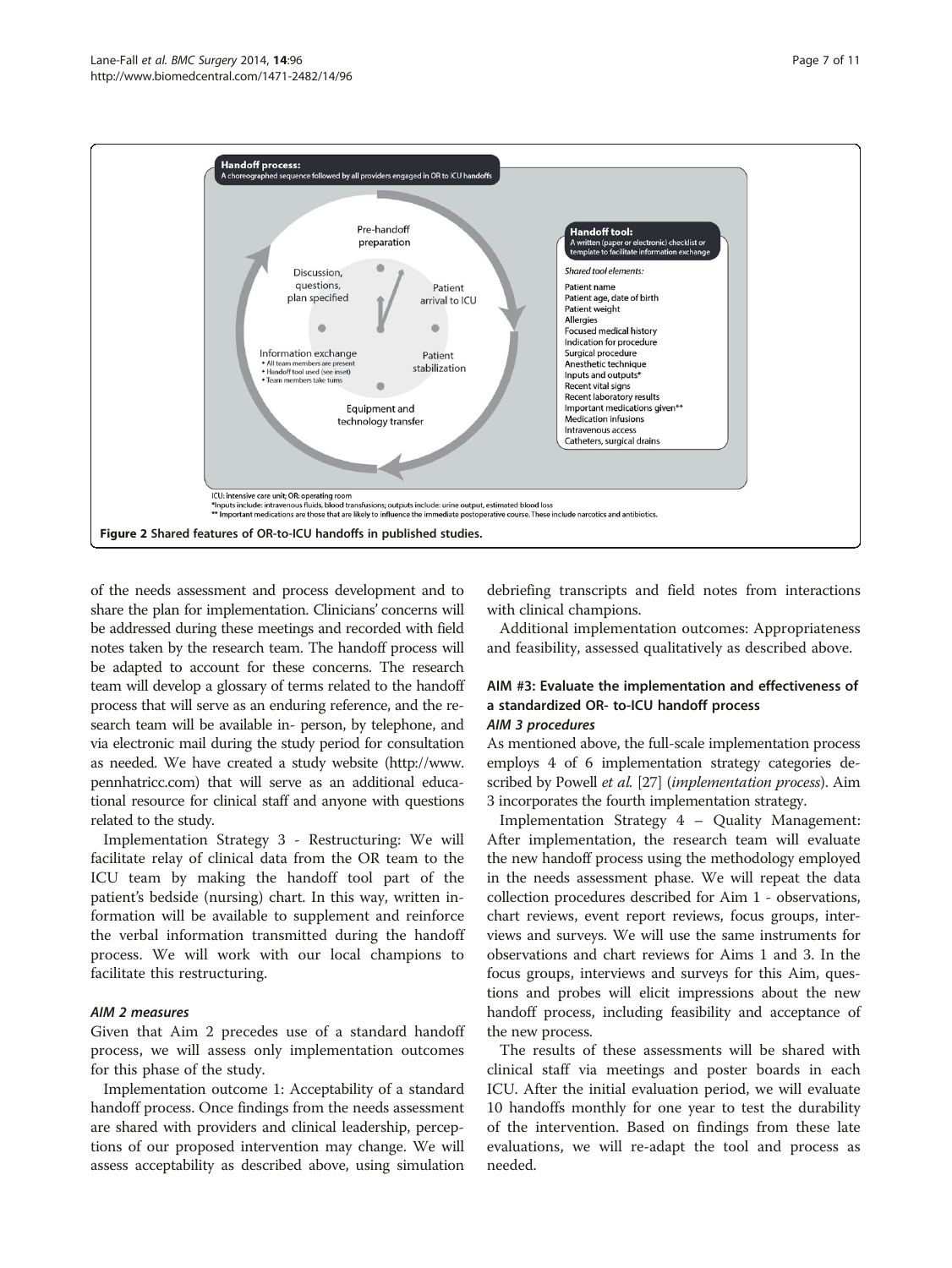#### AIM 3 measures

In the "pre-post" design of this study, Aim 1 measures represent the pre-intervention period and Aim 3 measures represent the post-intervention period. The Aim 3 procedures, therefore, mirror those for Aim 1. The measures are also the same: number of information omissions, handoff accuracy, patient ICU/hospital length of stay and mortality, resource utilization, number of team members present for handoff, handoff duration, quality of teamwork and professionalism (effectiveness); acceptability, appropriateness and feasibility (implementation).

We will also collect data about fidelity, another implementation outcome without a relevant validated measure. Fidelity is generally described as the "faithful" use of a treatment or intervention, or the adherence to the "essential" components of an intervention [[28\]](#page-12-0). For this study, we will create a rating scheme to enable different raters to characterize adherence to elements of the standardized handoff (e.g. team members present, use of a structured form or tool). We will characterize fidelity as the percentage of handoff elements present in a given handoff observation.

#### Sample size and power considerations

Qualitative data: Thematic saturation is the point at which additional observations add little or no additional information about the phenomenon of interest [\[29](#page-12-0)]. In ethnographic studies, thematic saturation is typically observed after 12–15 observations [\[30\]](#page-12-0). Our prior experience suggests that handoffs occurring during the day may materially differ from those conducted at night, so we will collect at least 12 handoffs during the day and 12 during nights and weekends. Additionally, handoffs for patients undergoing elective surgery may be different from patients undergoing emergency surgery. We will also stratify observations by this criterion (Figure 3). Consequently, we expect to reach thematic saturation after observing 48-60 handoffs. The handoffs will be evenly distributed across the two study sites.

Quantitative data: As the study is a Type 1 hybrid effectiveness-implementation trial, [\[16](#page-12-0)] power calculations are based on our effectiveness hypothesis. Previously published work suggests that, on average, 36-40% of handoff information is omitted in the absence of a standardized handoff process [[7,8\]](#page-12-0). After institution of a standardized process, information omissions drop by 50- 66% [\[7,8](#page-12-0)]. Our handoff observation tool has 13 content items; if our observations are consistent with published work, we will observe 4–5 omissions per handoff episode. We are assuming a standard deviation of 2 information omissions given the heterogeneity of this process, although others have reported a smaller standard deviation [[7\]](#page-12-0). If these assumptions hold true, we will have 95.7% power to detect a drop in information omissions from 4.5 to 3 (a 33% drop), based on a sample size of 96 (48 preintervention, 48 post-intervention), and a two-tailed alpha of 0.05. The power calculation suggests that our target sample size for qualitative data will also be sufficient to detect pre- and post- intervention differences in our primary quantitative outcome (Table [3\)](#page-7-0).

#### Data analysis

Qualitative approach: We will use a grounded theory approach [\[22\]](#page-12-0) to develop a codebook and to analyze qualitative data (transcripts from interviews and focus groups, field notes, video recordings). During the analytic process, we will consider how the CFIR constructs described above affect our effectiveness and implementation outcomes. We will also probe for differences between the two study sites that may impact the intervention's implementation or effectiveness. NVivo 9.0 (QSR International,

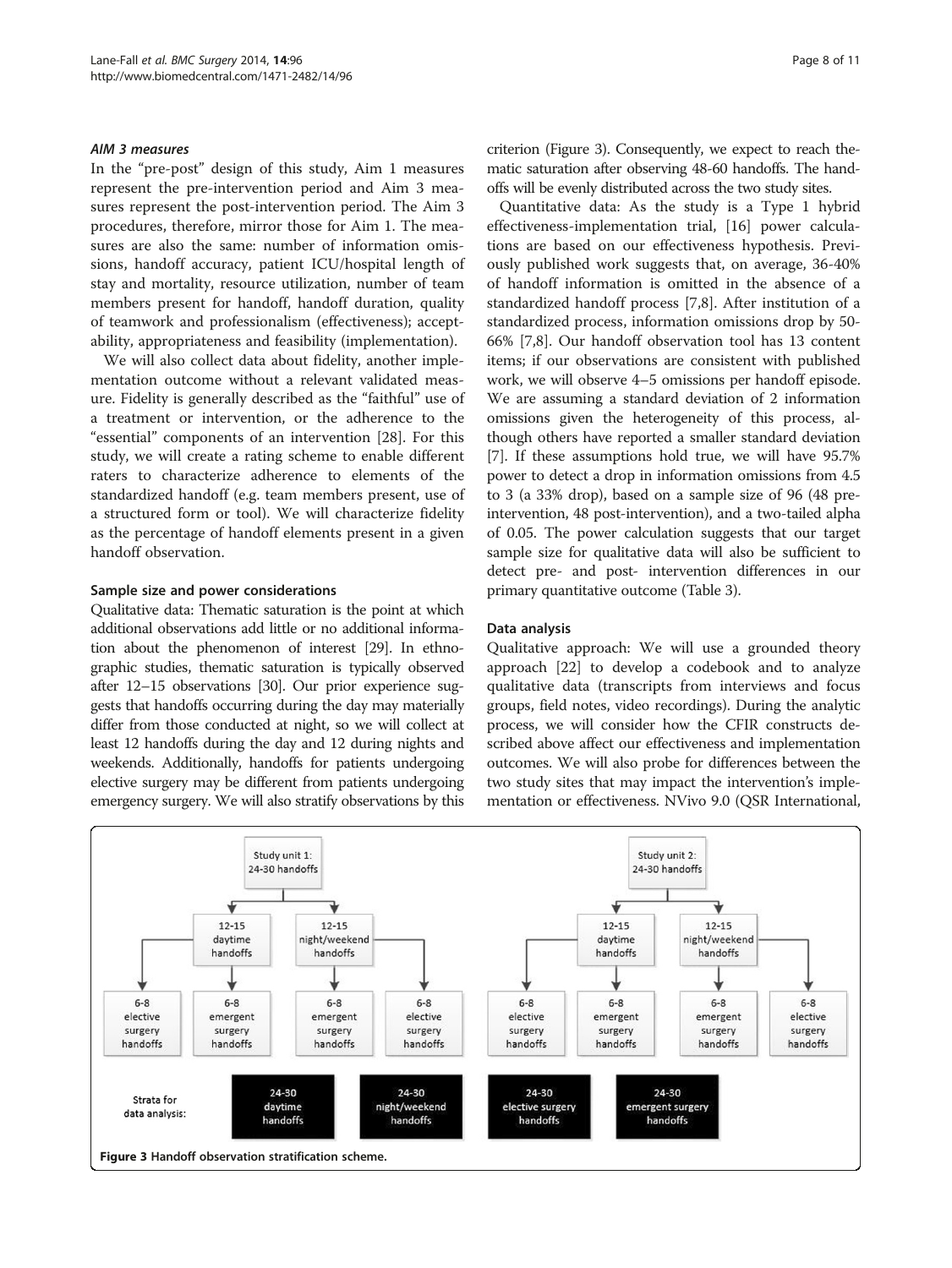Doncaster, Victoria, Australia) will be used to manage qualitative data and to facilitate analysis. Qualitative data will be coded by two research personnel; disagreements will be adjudicated by a third person on the research team. We will use the inter-rater reliability function in NVivo to assure consistency in coding within and across coders. Data analysis will start during the data collection for Study Aim 1, allowing us to adjust data collection procedures to adequately explore emerging themes.

Quantitative approach: We will use descriptive statistics to characterize quantitative measures (Table [3](#page-7-0)). We will stratify our analysis by study unit, time of handoff (day versus night/weekend), elective versus emergency surgery, and surgical specialty. To test the hypothesis about changes in information omissions, we will conduct a Mann–Whitney U test comparing means before and after the intervention. In addition to comparing information omissions within ICUs before and after standardization of the handoff process, we will compare patient outcomes (ICU length of stay, ICU mortality, hospital mortality) in these two study units with contemporary outcomes from two similar non-study units within the same healthcare system. Using a difference-in-differences approach, this latter comparison will enable us to gauge the likelihood that changes in patient outcomes over time were attributable to our intervention or to secular trends. For the quantitative implementation outcomes acceptability and fidelity, we will the Mann Whitney U test to detect site differences in intervention acceptability and fidelity. Quantitative data analyses will be conducted using the Stata program (version 12, StataCorp LLC, College Station, Texas).

Mixed methods approach: We will convene at least three members of the research team to characterize observed handoffs in Aims 1 and 3 as "satisfactory" or "unsatisfactory" on the basis of field notes and data from our handoff checklists. Once handoffs have been categorized in this way, we will re-analyze our quantitative outcomes (mortality, length of stay, resource utilization, etc.), stratifying them by the quality of handoff. We will perform this analysis with Aim 1 data alone to study the relationship between "good" handoffs and patient outcomes in the absence of a standard handoff process, and will also perform this analysis again once we have Aim 3 data.

# Study status

HATRICC has been reviewed and approved by the Institutional Review Board of the University of Pennsylvania (study number 819726). Information-sharing sessions have been held with the physician and nurse leaders of the study units, and we have presented the study at educational conferences for surgery and anesthesia. Data collection commenced on July 2, 2014. Data analysis is projected to start at the end of August 2014.

## **Discussion**

The HATRICC study will examine the effectiveness and implementation of a standardized OR-to-ICU handoff process in two intensive care units currently without a standardized process. This study represents an important step in understanding how to apply the findings of studies suggesting that standardized handoff processes improve information exchange and patient outcomes.

To date, studies of OR-to-ICU handoffs have focused on the effectiveness of interventions to standardize this process. However, implementing such a complex intervention (Figure [2\)](#page-8-0) requires a systematic approach, including identification of local champions, [\[5,27](#page-12-0)] development of an acceptable protocol, [\[4\]](#page-12-0) and clinician engagement and education [[4,5,7-10,27\]](#page-12-0). Most published reports in this field limit description of the implementation process to a few statements in the methods sections, leaving unexplained crucial details about how to make the process actually work. The HATRICC study will provide a template for implementing complex clinical interventions and evaluating the effectiveness of those interventions. In the event that our intervention is ineffective in improving information exchange and/or patient outcomes, the detailed needs assessment and implementation findings will shed light on potential alternative approaches to improving handoffs.

This project has important limitations: First, the study is designed as a pre-post intervention. As such, there is no true control that will allow us to determine whether changes in communication and patient outcomes can be attributed to our intervention. To improve our ability to identify whether our intervention is effective, we will stagger the timing of implementation between the two study units. We will also collect patient data about length of stay and mortality from similar non-study units within our health system, which will allow us to determine whether important secular changes have occurred that might explain our findings. Second, we do not have validated instruments for our implementation metrics. Concepts such as acceptability and fidelity are commonly assessed in implementation studies but validated measures with demonstrated criterion validity are lacking [[31](#page-12-0)]. Creating validated instruments is outside the scope of the current project, so we plan to assess implementation outcomes with a largely qualitative approach. There is a precedent for using qualitative data to characterize implementation outcomes, [\[25](#page-12-0)] but we understand that numerical representations of these concepts are more readily understood. Therefore, we will collect quantitative data on fidelity and "semi-quantitative" data on acceptability, asking providers to assess this with a Likert scale (Table [4\)](#page-11-0). Finally, although we will be collecting detailed information about the implementation process, this is not a trial of implementation strategies. We will not, therefore, have information about the minimum necessary implementation approaches needed to achieve similar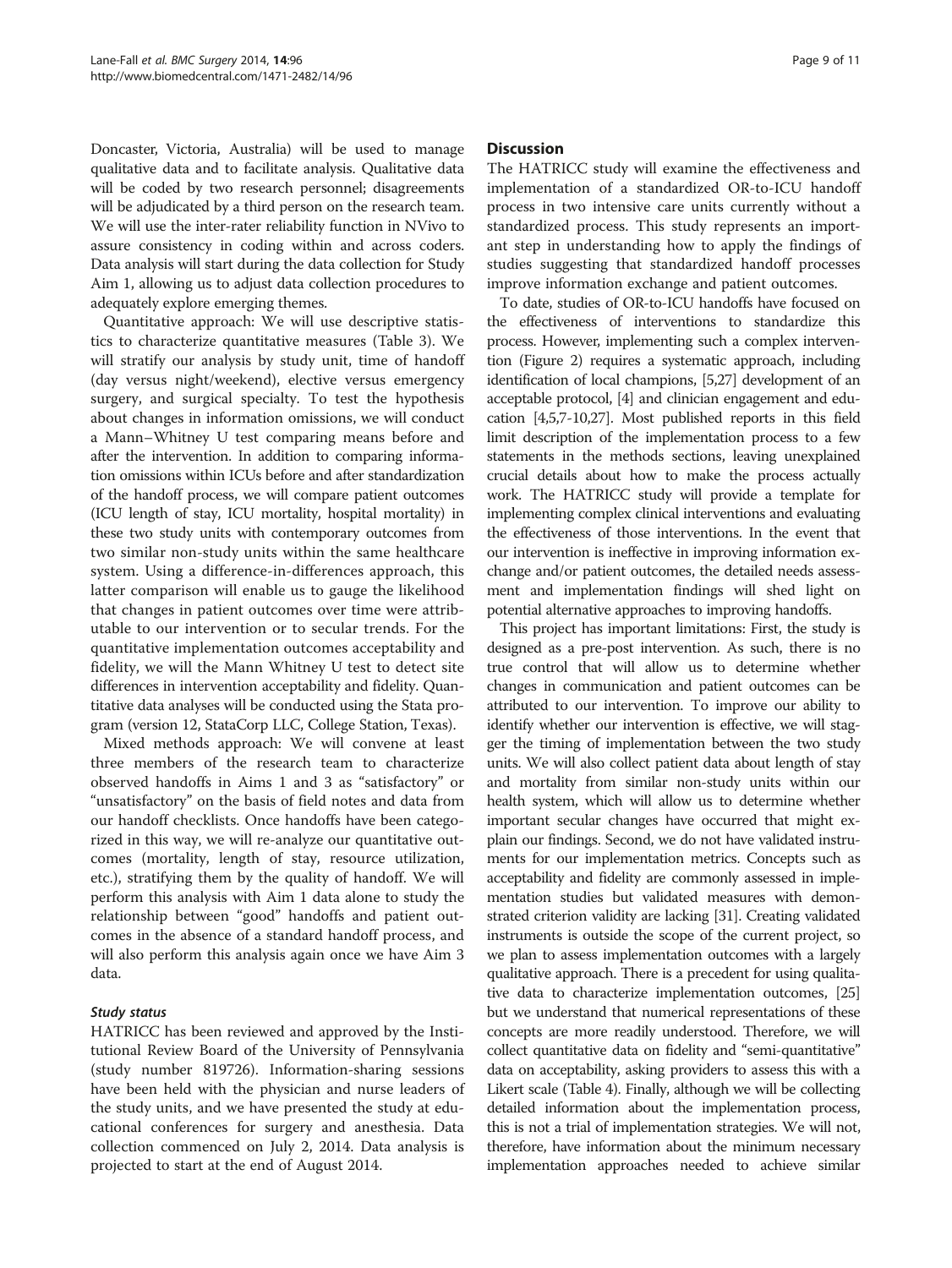| Planning                            | <b>Education</b>          | Restructuring                                    | Quality mgmt.                         |
|-------------------------------------|---------------------------|--------------------------------------------------|---------------------------------------|
| • Needs assessment (SA1)            | • Implementation glossary | • Facilitate relay of clinical data to providers | • Audit and provide feedback          |
| • Prepare champions                 | • Educational meetings    |                                                  | • Purposely re-examine implementation |
| • Formal blueprint                  |                           |                                                  |                                       |
| • Consensus discussions             | • Ongoing consultation    |                                                  |                                       |
| *Catogorias from Bouroll at al [27] |                           |                                                  |                                       |

<span id="page-11-0"></span>Table 4 Implementation strategy categories and specific approaches\*

ategories from Powell *et al*. [\[27](#page-12-0)].

outcomes. The findings from this study will constitute pilot data for our future studies of implementation strategies.

There are several strengths to this project as well. First, the hybrid effectiveness- implementation structure will enable us to contribute to the body of scientific work about improving postoperative communication while offering implementation findings that may be of use to other investigators. Second, the mixed methods approach will allow us to develop a comprehensive understanding of the handoff process from the perspectives of all the clinicians involved, improving our ability to develop and implement a feasible and acceptable intervention. Third, collecting data on both process outcomes (e.g. information omissions, teamwork quality) and patient outcomes (e.g. mortality, length of stay), will allow us to test the relationship between handoff quality and patient outcomes, a relationship that is assumed but not explicitly tested in many handoff studies. Lastly, the focus on a mixed surgical population extends the scope of work done by other investigators, increasing the potential impact of this work.

### **Endnotes**

<sup>a</sup> Audio recordings will not be transcribed and formally coded because noise artifacts are commonly present. In lieu of formal coding of audio data, research staff members will reflect on the contents of the audio recording during their post-observation reflections.

bWe omitted the financing and policy strategies described by Powell because they did not seem to be relevant to implementation on a small scale (i.e. two hospital wards). In future larger studies, we plan to incorporate these strategies as well.

# Additional files

[Additional file 1:](http://www.biomedcentral.com/content/supplementary/1471-2482-14-96-S1.pdf) Handoff observation tool (checklist).

[Additional file 2:](http://www.biomedcentral.com/content/supplementary/1471-2482-14-96-S2.pdf) Handoff observation open-ended questions.

[Additional file 3:](http://www.biomedcentral.com/content/supplementary/1471-2482-14-96-S3.pdf) Pre-intervention survey.

#### Abbreviations

HATRICC: Handoffs and Transitions in Critical Care; ICU: Intensive Care Unit; NP: Nurse Practitioner; OR: Operating room; PA: Physician assistant; RN: Registered nurse.

#### Competing interests

The authors declare no competing interests relevant to the study protocol. They also affirm that none of their immediate family members have competing interests.

#### Authors' contributions

MBL-F is the principal investigator of the study; she is accountable for all aspects of the work, including study conception, design, execution, and drafting of this manuscript. JG and LAF participated in study design. JLP, MLC, HGP, TJC, MEB participated in instrument development and study execution. RSB and SDH participated in developing the data analytic plan. FKB participated in study design, development of instruments and the data analytic plan, and study execution. All authors read, revised, and approved the final manuscript.

#### Acknowledgements

The authors gratefully acknowledge the contributions of the following individuals: Scott Falk, MD and John McCloskey, MD provided critical feedback about study design. Eleazar Morris, MD assisted in instrument development, staff training, and obtaining regulatory approval. Shimrit Keddem, MS and the Mixed Methods Research Laboratory provided training and project support. Joseph DiMartino, MSN, RN, Juliane Jablonski, PhD, MSN, CCNS, Sebastian Ramagnano, BSN, BS, Benjamin Kohl, MD, FCCM, Niels Martin, MD, FACS, and Gregory Motuk, RN provided logistical support and critical feedback about the project.

#### Author details

<sup>1</sup>Department of Anesthesiology and Critical Care, Perelman School of Medicine, University of Pennsylvania, 3400 Spruce Street, 680 Dulles Building, Philadelphia, PA 19104, USA. <sup>2</sup> Center for Healthcare Improvement and Patient Safety, Department of Medicine, Perelman School of Medicine, University of Pennsylvania, 1209 Blockley Hall, 423 Guardian Drive, Philadelphia, PA 19104, USA. <sup>3</sup> Leonard Davis Institute of Health Economics, University of Pennsylvania, Colonial, Penn Center, 3641 Locust Walk, Philadelphia, PA 19104, USA. <sup>4</sup>Department of Psychiatry, Perelman School of Medicine, University of Pennsylvania, 3535 Market Street, Philadelphia, PA 19104, USA. <sup>5</sup>Department of Surgery, Division of Traumatology, Surgical Critical Care and Emergency Surgery, Perelman School of Medicine, University of Pennsylvania, 3400 Spruce Street, 5 Maloney Building, Philadelphia, PA 19104, USA. <sup>6</sup>School of Nursing, University of Pennsylvania Philadelphia, PA 19104, USA. <sup>7</sup> School of Arts and Sciences, University of Pennsylvania, Philadelphia, PA, USA. <sup>8</sup>College of Arts and Sciences, New Mexico State University, Las Cruces, NM 88003, USA. <sup>9</sup>Department of Medicine, Division of Pulmonary, Allergy and Critical Care Medicine, Perelman School of Medicine, University of Pennsylvania, 719 Blockley Hall, 423 Guardian Drive, Philadelphia, PA 19104, USA. <sup>10</sup>Center for Clinical Epidemiology and Biostatistics, Perelman School of Medicine, University of Pennsylvania, Philadelphia, PA 19104, USA. <sup>11</sup>Department of Family Medicine, Perelman School of Medicine, University of Pennsylvania, 3620 Hamilton Walk, Philadelphia, PA 19104, USA. <sup>12</sup>Department of Medical Anthropology, School of Arts and Sciences, University of Pennsylvania, Philadelphia, PA 19104, USA.

#### Received: 29 August 2014 Accepted: 22 October 2014 Published: 19 November 2014

#### References

1. Arora V, Kao J, Lovinger D, Seiden SC, Meltzer D: Medication discrepancies in resident sign-outs and their potential to harm. J Gen Intern Med 2007, 22:1751–1755.